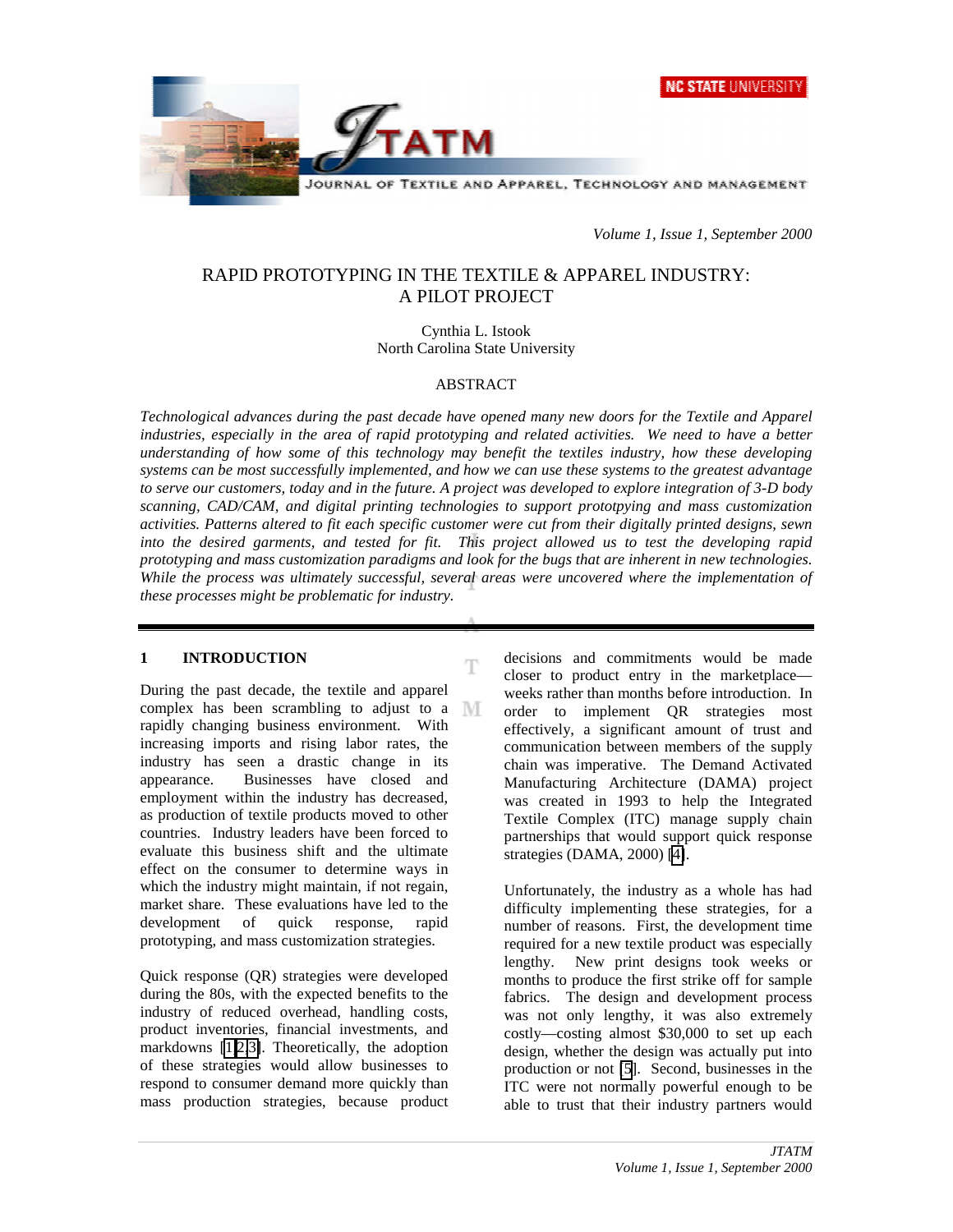<span id="page-1-0"></span>"come through" for them if their order quantities were small and placed closer to delivery times. Finally, technologies supporting the ITC did not allow integration of activities or encourage communication between channel members. The 7 years that the DAMA project was in effect were spent developing and enabling communication streams and educating the entire ITC about potential benefits of quick response strategies.

A 1997 DAMA survey of mid-sized apparel manufacturers uncovered a number of issues that were believed to impact a firm's ability to participate in quick response strategies. Among the issues were two that have significance to this paper. The first was the need for technologies that would help reduce the number or order of the product development processes and the time involved [\[6\]](#page-13-0). Manufacturers felt that the processes were so arduous and prolonged that it was extremely difficult to meet their customers' needs in a timely manner. Because of expense J. and long lead times, they were often forced to make product development decisions based on T some other company's perceptions of their customer's wants and needs, rather than their own. This often contributed to less than unique A offerings and a significant amount of unsold stock. Technological advancements were Ŧ perceived to be a strong way to affect important changes. The second important issue was the need for better communication and integration between product development systems. The fact that there were many successful CAD/CAM systems used by many members of the ITC made the product development process even more difficult to successfully complete. It had become essential that companies be able to communicate explicitly, regardless of the specific hardware or system that each company used.

Information technology and automation are a vital part of rapid prototyping because they constitute the connection between the consumer's wants and needs and the ability of a manufacturer to create the products accordingly, and in a timely manner [\[7\]](#page-13-0). Taking advantage of technological developments in combination with proximity to the target market is the differential advantage that domestically manufactured products will have over foreign produced goods. However, while technology may enable these efforts, the processes involved are far from automatic. A significant amount of "behind the scenes" effort is still required in order to provide the color selection and fit of each garment that

might be requested for sampling or individual customers.

## **2 DEVELOPING TECHNOLOGIES**

When evaluating consumers' dissatisfactions with apparel that has been mass-produced and is readily available in the marketplace, there are several recurring themes. The first is an overwhelming criticism about how garments "fit". While fit is a subjective variable, at best, it is nevertheless a problem that almost every consumer has had at some time. In the apparel industry, accurate measurements are very important as the first step to determine correct sizing and to create garments customized to a specific target market. Historically, tailors and fashion designers used measuring tapes to obtain the physical measurements of the bodies they created for. This method has been time consuming, invasive, and often inaccurate, based on who took the measurements and how they took them. Until just recently, only tailors and couture houses actually still used real body measurements to create or alter the clothing they produced. Mass production strategies of the past 50 years encouraged the move from garments made to fit to garments made to size. Unfortunately, the sizing systems that have developed through the years are neither standardized nor related to the average human's body measurements While we know that garment sizing can be impacted by production inaccuracies, we must face the fact that many garments were sized or proportioned incorrectly for the target consumer, from conception [[8,9\]](#page-13-0). This specific problem has encouraged the development of 3-D body scanning technologies that will enable rapid and accurate extraction of individual consumer's measurements. This ability will enable redevelopment of current sizing systems, as well as production of made-tomeasure garments.

Another recurring criticism about garments that are currently available is that they are "ugly". This can be translated to mean that the clothing is not as long or short, wide or skinny, tight or loose, etc. as the consumer would like it to be. While this may sound like a fit issue, it is really more of a design manipulation issue and is one that designers/apparel manufacturers labor with each season. The need to respond more quickly to customer's wants has encouraged the continuing development of Apparel CAD software and systems.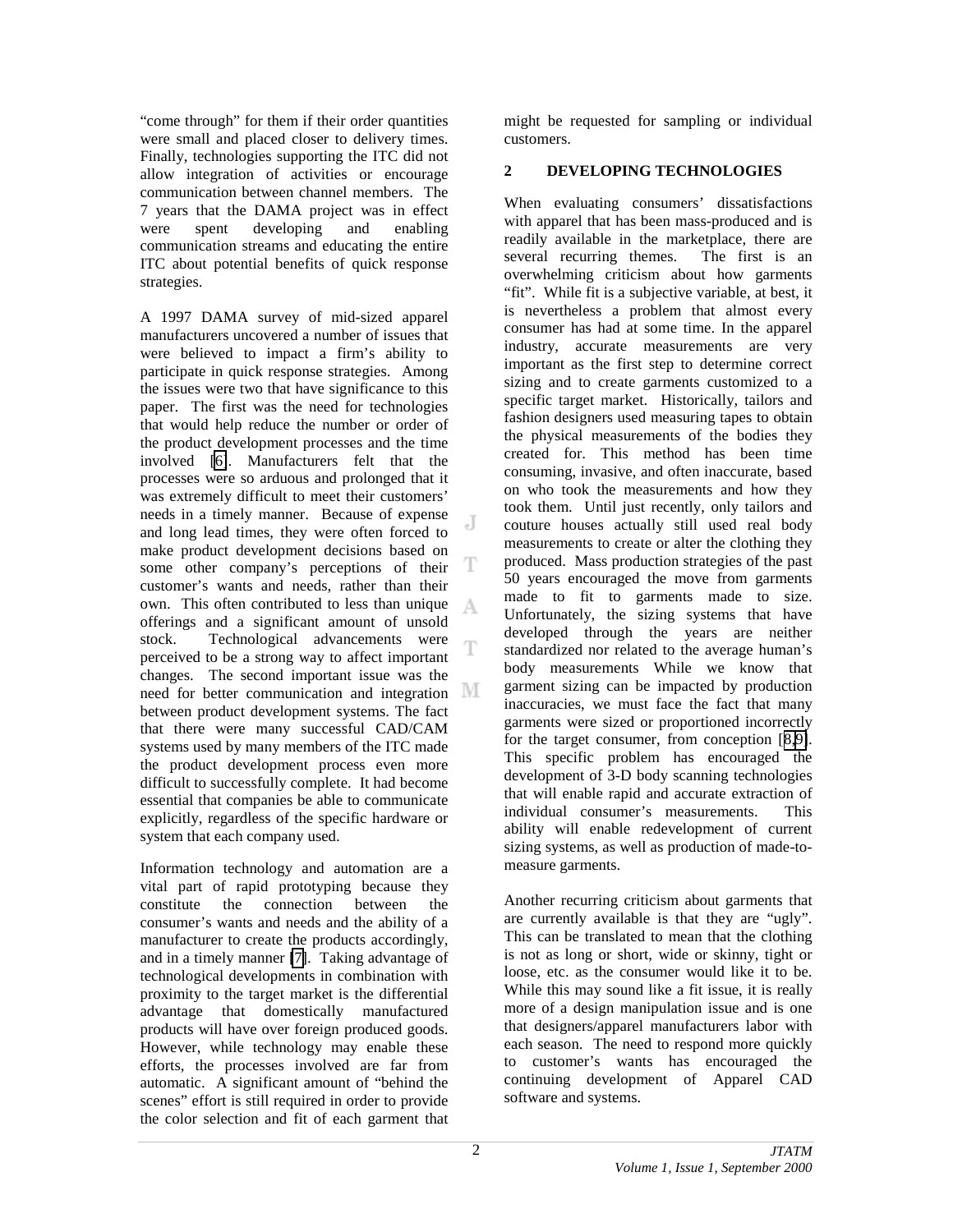<span id="page-2-0"></span>A final complaint by many consumers is that they don't like the color, print, or fabrication of the garments available in the marketplace. The likelihood of finding a garment in the right color, and the right fiber, and the right fabrication is relatively slim considering the current mass production processes. Development of digital printing technology has occurred to respond to the desires of the market place and enable short production runs. The efficient integration of these technologies will allow manufacturers to customize their product offerings to better meet the needs of their consumers.

### **2.1 Body Scanning**

The development of 3 dimensional bodyscanning technologies may have significant potential for use in the apparel industry, for a number of reasons. First, this technology has the potential of obtaining an unlimited number of linear and non-linear measurements of human bodies (in addition to other objects) in a matter J of seconds. Because an image of the body is captured during the scanning process, the location and description of the measurements can be altered as needed in mere seconds, as well. Second, the measurements obtained using this А technology have the potential of being more precise and reproducible than measurements obtained through the physical measurement process. Third, with the availability of an infinite number of linear and non-linear measurements the possibility exists for garments to be created to mold to the 3 dimensional shapes of unique human bodies. Finally, the scanning technology allows measurements to be obtained in a digital format that could integrate automatically into apparel CAD systems without the human intervention that takes additional time and can introduce error.

Researchers have developed 3-dimensional body scanners that can capture the outside surface of the human body by using optical techniques, in combination with light sensitive devices, without physical contact with the body. Body scanning systems consist of one or more light sources, one or more vision devices, software, a computer system, and monitor screen in order to visualize the data capture process. The two basic types of body scanning systems are laser and light.

One method uses a laser scanning triangulation process to acquire the 3D image [\[10,11,12,13\]](#page-13-0). Cyberware in Monterey, California built one such system. This system uses 8 laser diodes, an

arrangement of mirrors, and cameras within four scanning heads to record the laser images that are distorted by the body's shape. The data from the four heads are combined to create a complete image of the scanned body. The entire process takes approximately 17 seconds and creates an object with around 400,000 x, y, z coordinates.

In 1998, the Civilian American and European Surface Anthropometry Resource program (CAESAR) at Wright-Patterson Air Force Base initiated the largest scale anthropometric survey performed in over 30 years. It is the first international survey of its kind to utilize bodyscanning technology. The Cyberware WB4 whole body scanner was used in this study [\[14,15\]](#page-13-0). The collected data will be used by multiple industries, including the military, automotive, and apparel).



Another technology uses white light phase measurement (PMP) [12[,16,17\]](#page-13-0). Textile Clothing Technology Corporation  $( [TC]^2 )$  in Cary, North Carolina developed the Body Measurement System (BMS) using the PMP approach because of the short acquisition time, high accuracy, and relatively low cost. One of their systems uses the data collected from six cameras (48 images in all) to create a 3D point cloud of the body scanned. The initial raw data consists of approximately 250,000 points, which are many more than the extraction software needs to obtain accurate body measurements. Consequently, the raw scan data must be further processed to filter stray points, segment the body into individual parts (trunk, arms, legs), smooth the low level "noise" from the scan, fill small gaps, and compress the data into a less dense data set. The extraction software allows more than 124 pre-defined measurements to be obtained, as well as the creation of new measurement definitions by the user.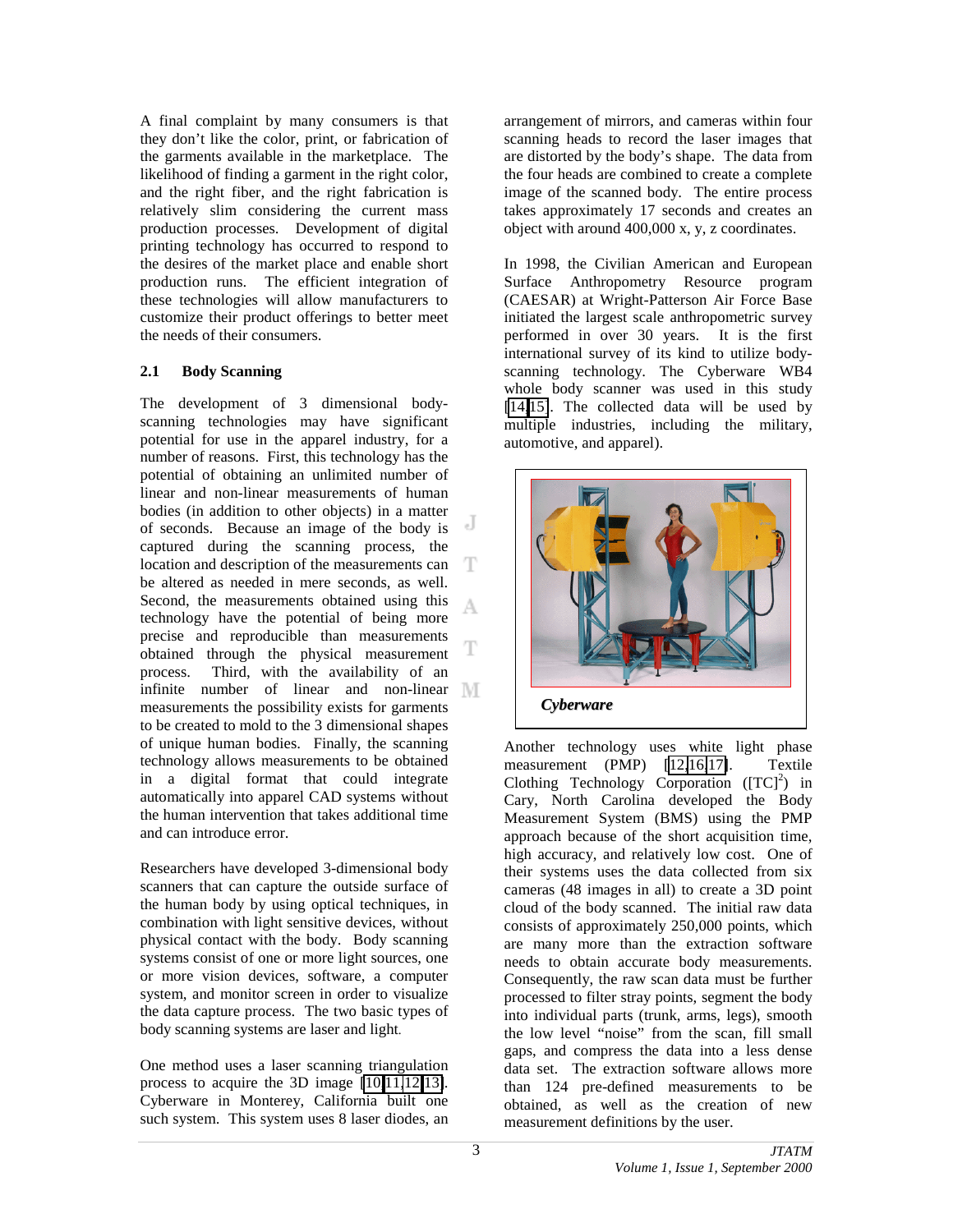

*TC2 Whole Body Scanner*

Wicks and Wilson has developed scanning technology that allows the creation of a 3-D color picture of the object being scanned [\[12,](#page-2-0)[18\]](#page-13-0). The premise behind this technology is that more accurate measurements might be obtained if the researcher could "see" actual points on the body. This is related to the fact that all of the scanning systems have problems identifying key measurement points (i.e. acromium, knee, wrist bones, etc.) on a human body when faced with 250,000 or more points in a point cloud. A



*Wicks & Wilson*

Many of these systems (such as, Cyberware, Telmat, Tecmath, and  $(TC)^2$ ) claim the ability to integrate their data into some of the important apparel CAD systems (i.e. Gerber, Lectra, Assyst, PAD). Ideally, these systems should be able to work together much like Microsoft's Excel and Word software programs. At this point in time, however, no integration occurs automatically between commercially available scanning and apparel CAD systems.



*Tecmath*

### **2.2 Apparel CAD**

.T

T

T

М

Adoption of CAD/CAM technology over the past few decades has increased the speed and accuracy of developing new products, reducing the manpower required to complete the development process. Unfortunately, this technology has also encouraged manufacturers to simplify the design of garments, allowing a more efficient use of materials and making mass production much easier [\[19\]](#page-13-0). These systems initially only made an effort to adapt traditional manual methods instead of encouraging innovation in design or fit adaptations. Current developments in the area of information technology help build on the traditional CAD/CAM functions and offer a new way of looking at and using the systems for design and product development [[20\]](#page-13-0).

### *2.2.1 Assyst Bullmer*

Assyst Bullmer has an array of products that have been developed to support rapid product creation. Cad.assyst is an apparel pattern development and modification software. Strengths of this software include ease of use and increased productivity. All of the most important and routine tasks require minimum steps and mouse clicks. Many pattern pieces can be worked on simultaneously, without restrictions. A new feature in this module is pattern dependency that allows any changes made on a source pattern to also occur on the patterns created from it. Macros can be easily created for repetitive tasks, such as the addition of seam allowances, the creation of facings, and the placement of buttons and buttonholes. Piece and grading information can be imported from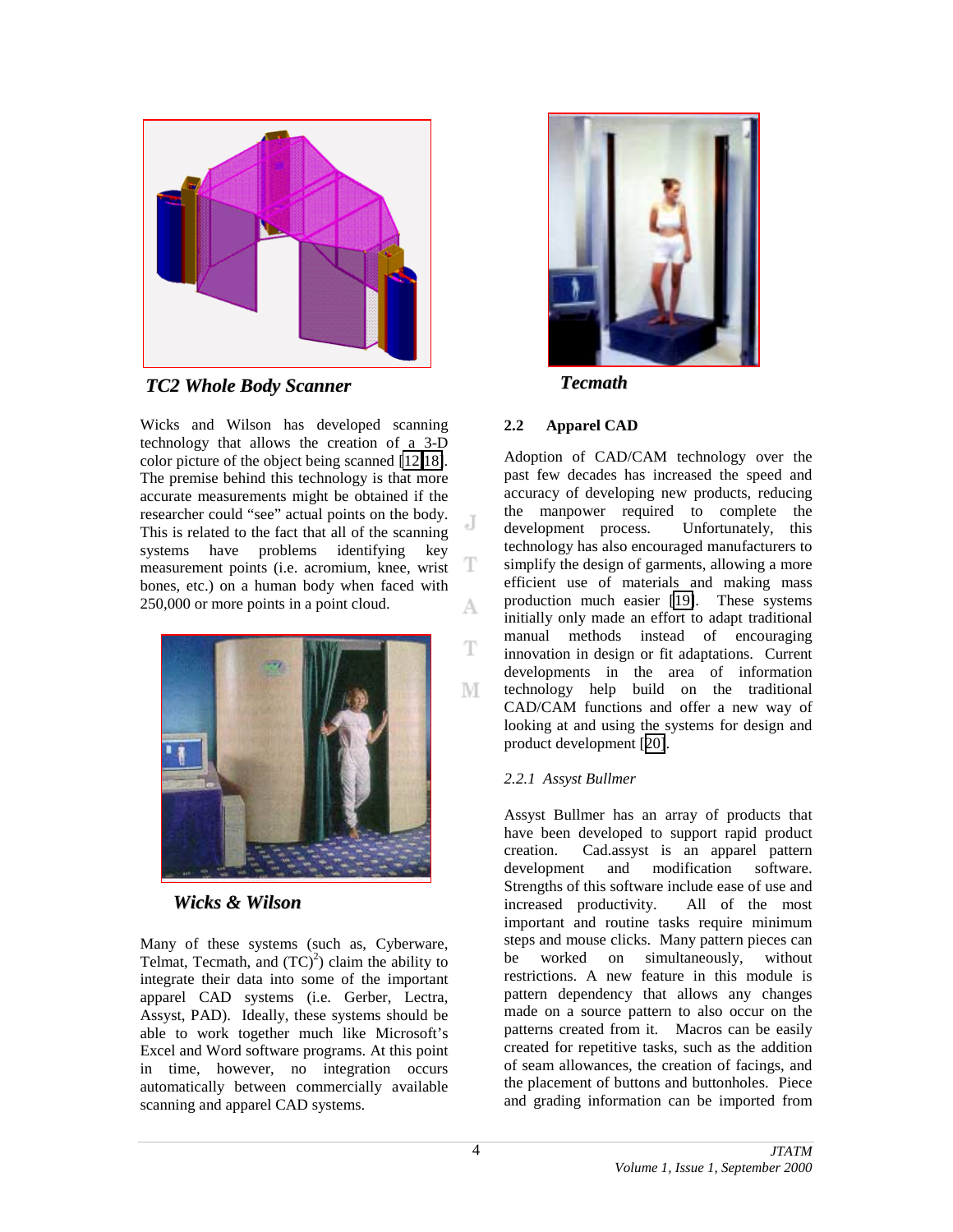Gerber, Lectra, PAD, and anything else that can export using the AAMA .dxf file format.

Smart Pattern is a new product scheduled to be released in October, which is a modification tool rather than a construction tool. The basis of this software is to automate work done repeatedly by creating macros that are organized by type of activity. Compound macros can also be created to work together. The system will come with 500 pre-defined modules that can be used to easily create a background macro. After training, the user will be able to create their own modules for activities not initially covered.

Leonardo, a system due to be released in 2001, is a very new and unique way of managing madeto-measure or custom products. The system is made up of 3 parts that currently appear to be very involved and time consuming. Basically, the software is being developed to recreate a specific pattern (or solve a problem) based on the measurements that are defined each time. J Currently, patterns being developed initially in this system require more time than in the T cad.assyst system. The benefit to be derived will be a significant reduction in time and effort for repeated garments made from different A combinations of body measurements. This software is a very unique departure from the Ŧ complicated alteration processes employed by most of the competition's systems in their mass M customization or Made-to-Measure strategies. *2.2.2 Gerber Technology*

Gerber Technology's PDS 2000 allows the user to move multiple lines at once, in the same direction, or in reverse, as desired. The system can also remember where pieces were on the screen when they were saved so that they can return to that position when recalled. Multiple pieces can be selected at one time using the marquis function. Pieces can also come into the work area in a full-scale view. This allows patterns to be created or refined in less time, which in turn increases profitability.

APDS 3D is the software from Asahi that allows a virtual try-on of garments created in PDS 2000. This system comes with a variety of dress forms—men's, ladies', children's, Juniors, and with legs—all of which can be altered by the user, to some degree. An ease table is built into the system, which allows fabric drape to be demonstrated based on Kawabata values. Essentially, this software allows the user to drape 2D patterns on-screen and make pattern

revisions, check new designs and graded patterns on a virtual drape model, and input fabric design to create a virtual sample.



Artworks Studio is a design, merchandising, style development, and illustration system that allows the user to easily create the artwork needed to design, manufacture, and illustrate a variety of products. This system provides the power to enhance and communicate ideas faster and more efficiently than ever before. Since it is a modular system, the user can customize a package that would best meet their needs.

Web PDM is a 3-tier system that is database independent. Customers can choose the database they want (Oracle, Sequel, Informax, etc.) based on what they may already use. It also allows interface with SAP, JBA, and other ERP systems. Database entry is easier with this system since the user is allowed to enter the information directly into the datatbase or in the form where the information will be applied. Datacolor and Gretag Macbeth systems can be used to submit color calibration information, providing more precise product specifications enabling more positive results in the product manufacturing process.

Web PDM has style files to provide information specific to one specific style. It also has Range Plans to coordinate styles within a season. There is an Accumark interface that is linked to automatically update information as Accumark pattern files change. The retailer interface is through the Made to Measure (MTM) software in the classic system. Internet access is allowed without software support on the system using password controls. This allows read only access for customers or other constituents for all distant locations.

Web PDM has a 3D costing module based on size, fit, and color. Wizards help set up the forms to meet the needs of the users, originally. Labor forms within the system, interface with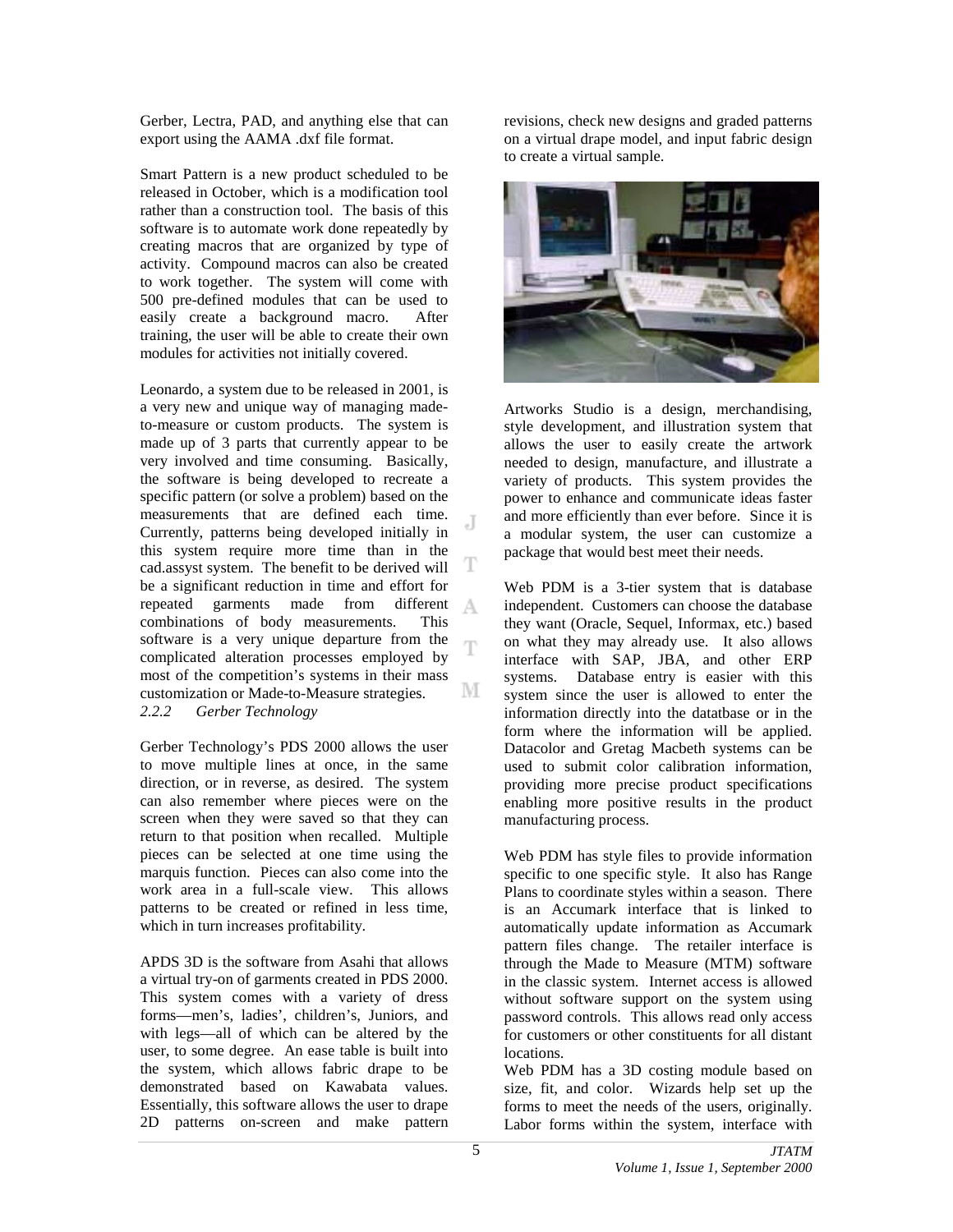GSD. The Standard Costing Application (SCA) works within the forms created using the Wizard interface.

Made to Measure (MTM) allows options to be developed or determined for each garment in the system. These decisions are set-up in the model editor. Alteration rules are developed to coordinate actions to be done to each garment for which access is allowed through MTM. A batch process runs all MTM actions, generates marker orders, submits or process the marker order, makes the marker, and creates either a plot file or a cut file. These actions occur at the manufacture level through directions in MTM, possibly at the retail level.

### *2.2.3 Investronica*

INVESTRONICA SISTEMAS has introduced a 3D system from an alliance with Toyobo called Dressing Sim FDK. This system acts as a virtual try-on of garments created through the Pattern J Generation System (PGS). The user will import a body form, import a pattern created in PGS, T and import pattern characteristics. After lining each garment piece up to the body, it can be evaluated from each side of the body. Once A properly aligned, the garment will be virtually seamed together. Fabric variations can be T applied to simulate fabric drape and relaxed to conform to the body. This system is still in developmental stages and requires some time to operate correctly in order to get the most correct virtual representation of the intended garment. Knowledge of flat pattern engineering, as well as draping, would be important for successful operation.

Another new product is the 3D-Design system, which will be released at the Milan show in March 2001. This system will come with 50 to 60 body shapes to cover a wide range of ages, sizes, and shapes of people. The user will also have the ability to change the measurements of the key dimensions, as desired. INVESTRONICA handles the issue of ease in their Body Garment 3D Design system by allowing the user to define the specific amount of ease desired in specific locations. Once the ease layer has been defined, the designer will be able to draw design lines on the 3 dimensional form. These lines will then be used to identify pattern shapes that will be flattened to 2D for export into their PGS system. The PGS system will continue to be used as the platform for the

addition of seam allowances and other production features.

The INVESTRONICA Made to Measure (MTM) system works much the same as other systems on the market. All the pattern pieces have to be prepared for alteration and alteration tables created to guide the alteration process. These tables can then be applied to all garments in the database, if prepared adequately and appropriately in advance. This module enhances the process of receiving orders for garments from the point of sale. Web MTM is a tool developed for retailers to use to communicate customization of manufactured garment styles.

InvesPM is the specification package that links with the PGS system. This system organizes all the product information generated during the design cycle. Users define garment attributes, such as the season style, category, brand, line, base size, size offerings, etc. User variations are allowed in the Bill of Materials and information about specific materials can be added "on the fly" to the materials database from with the Bill of Materials page.

The WebPM is a product management and coordination system that brings together all of the information associated to a given product, coordinating the various departments and companies that participate in the development and production of a specific product. It can be linked to many management or enterprise resource-planning systems for import and export. A catalog of garment categories comes up for every authorized user that accesses the web site. This allows access to general data, measurement specs, piece lists, and marker descriptions,.

# *2.2.4 Lectra*

LECTRA Systemes had a number of new products to debut at IMB 2000. Catalogue was introduced to make the sales/ordering process of customized goods more easily controlled and communicated. The retailer who offers a manufacturer's products for sale would use the system. A database containing all of the available styles and fabrications can be managed by Catalogue, allowing the consumer to define fabrication for each garment component. FitNet will take the product defined in Catalogue and create a customer order for it. Customer information is entered in or pulled from a customer database, critical measurements may be entered in (from manual measurements) or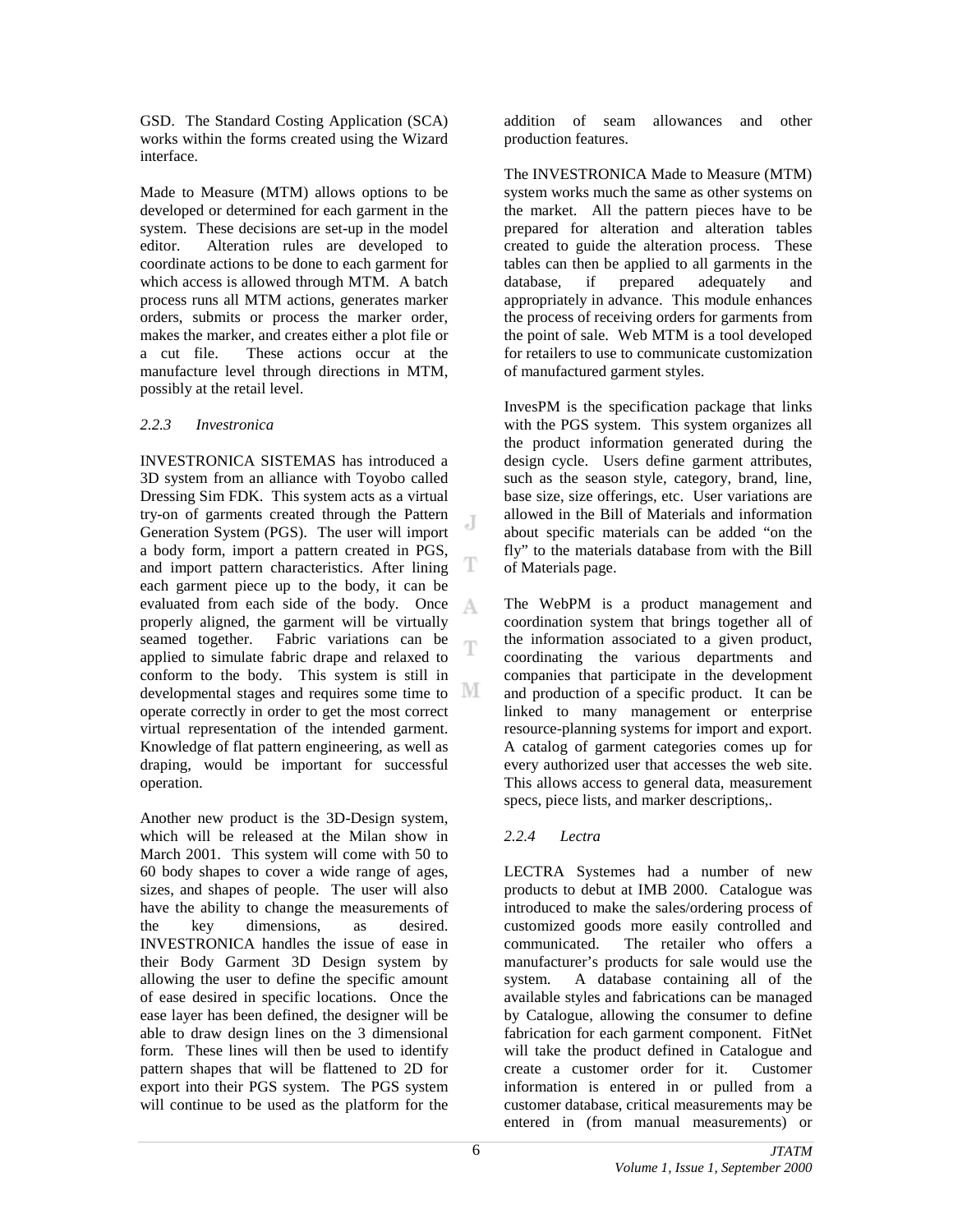imported in from Tecmath 3-D body scanning software, and an order created and sent to the manufacturer over the Internet. Once this information is received at the manufacturer's site, a marker can automatically be made for that specific consumer.

Another system targeted to the Retailer was 3-D Visual Merchant (3DVM). This package can be placed on a stand-alone system or be managed using a server, allowing access to many merchandisers within a store. It will allow merchandisers to design their floor layouts, complete with virtual garments in this season's colors, before they ever pull the merchandise out of the box. There is a catalogue of 150 generic fixture, lighting, color, and apparel choices included with the system, but the user can also add, create, or define their own. This product will not only allow retailers to more easily communicate their merchandising wishes to all their branch stores, it will also enable retailers to keep their storefronts fresh and new for the consumer in a more creative and/or pleasing way. Ŧ

A new version of Graphic Spec was demonstrated at IMB 2000. This software A strengthens the creation of technical drawings that support specification packages created for T products going to production. The files created in this package can be imported into Gallery, LECTRA's new specification software package. Design details, including silhouette, fabrication, and color choices are included, as well as size specifications, sewing instructions (or construction details), bill of materials, bill of labor, costing, pattern thumbnails, marker layouts, attachments (cut files, video files, faxes, etc.) and work in progress. The pattern and marker files are linked to Modaris and Diamino so that any future changes in either file will automatically occur in the Gallery file, as well.

The Gallery software allows many users to be working in the file at one time, as long as they each are working in a different section of the package. The work in progress section keeps track of every change that occurs and identifies the person who made the change. Technical reports can be custom created by the user, if the 50 included with the package are not enough.

Yet another new Lectra product to debut at IMB was Virtual Garment. Using special glasses, the user is able to see how a garment might fit and drape on the wearer. It also allows modification of the fabric design and color, so that a more pleasing garment might be developed.

Modaris and Diamino, LECTRA's pattern design and marker making software, also had some new capabilities. Modaris now has Macro capability, which allows the system to memorize certain tasks that are done over and over again. The macros let the user be involved with certain parts of each process (such as determining the amount of seam allowance to add), without having to repeatedly select an assortment of tools. Diamino has expanded marker-making capabilities, with a new "shake" utility that tweaks an automatically created marker to improve efficiency.

### *2.2.5 PAD System Technologies*

PAD SYSTEM TECHNOLOGIES introduced their PAD System 4.0 software that should be available in the fall. Users will see a new "cloning" tool that allows any changes made to a master piece to also occur in the pieces cloned from that master. For example, any blouse, dress, or jacket that was cloned from one master block will automatically receive the changes made to the master block.

Within the pattern design system, each piece can be colored according to its use, as determined by the user. All pieces to be made from the fashion fabric could be blue, from the lining might be yellow, and from interlining might be gray. And since each of these might be cloned from the original, any changes to the neckline edge of the main "blue" piece, will also occur at the corresponding point on the "yellow" lining piece and the "gray" interlining piece. Frames have been updated to also affect changes on cloned pieces.

Another new functionality includes the ability to work on pieces, while they are in grade view. The user can now see the effects of any changes in all sizes, at the same time. Technical drawings are viewable at every stage of pattern development and grading, as well. In addition, plan, piece, and grade windows are all available.

3D Sample software allows a 2 dimensional set of patterns to be placed on a 3D form that is the correct size for a virtual try-on of the virtually sewn garment. The user can also create a technical drawing of the garment, export it to Adobe Illustrator and/or a pattern file. If the

.T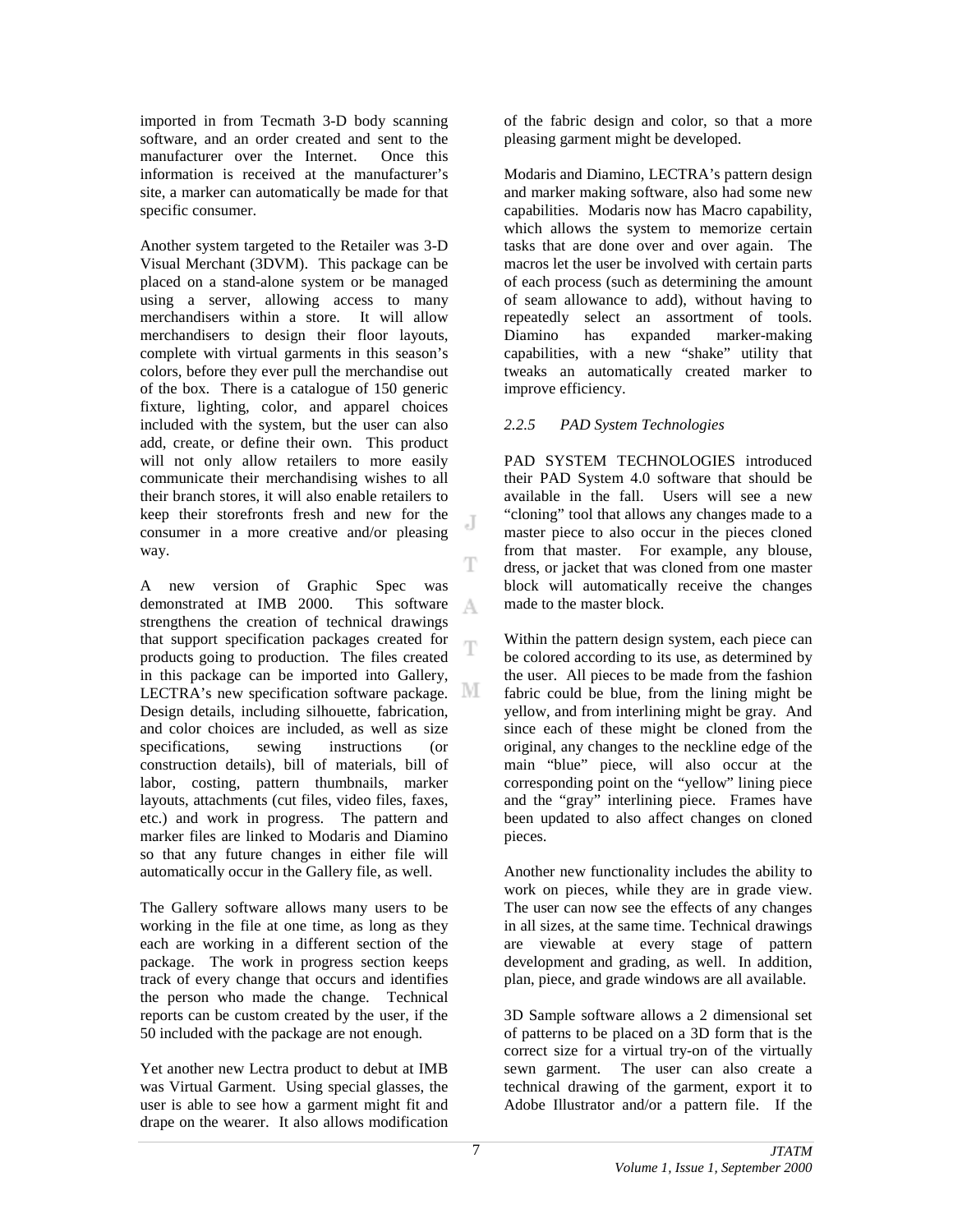garment is too small to fit correctly, body parts will show through.

PAD SYSTEMS Manager allows the user to create specification packages for products created with PAD SYSTEMS Pattern. Technical drawings can be created in Adobe Illustrator, in addition to other similar drawing packages and imported into Manager.

# *2.2.6 CAD Alterations of Developed Patterns*

Almost every CAD system used in apparel pattern making has some method that enables pattern alterations based on individual measurements. Although each has created an interface somewhat different from all of the others, most (Gerber Technologies, Lectra Systems, Investronica, & Assyst) have three preparational activities in common that will allow "automatic" alterations to occur. Two other systems (PAD and Scanvec) have attempted to enable automatic alterations in a J slightly different manner; however, the basic underlying theory is the same. These T preparational activities are laborious in the beginning, but ultimately allow the automatic alteration of existing garment patterns. This А set of activities requires a strong knowledge of garment design, grading, and garment Ŧ construction, as well as an understanding of how computer programs "think". М

The fact that this process continues to be cumbersome and time consuming at best, will impact the creativity involved in garments designed for mass customization. While developers have been working to integrate the measurements extracted from 3-dimensional body scanners [\[16\]](#page-2-0), the process is still far from automatic and often provides less than desirable results.

### **2.3 Digital Printing**

Initial developments in ink-jet technology were directed at improving the decision-making process and the cost of sampling involved in the textile mass production operation [\[21\]](#page-13-0). Since that time, key players in the textile and apparel industry have begun to think outside the box and imagine ways in which this technology might be used to meet consumer needs, not just manufacturing needs [\[7\]](#page-1-0). Continued improvements in the areas of ink-drop formation, pigmented or dye-based ink formulations, color control, pre- and post-treatment methods, and

fabric handling systems will be important if mass customization strategies are to be implemented and allowed to succeed at the highest level. Ink-jet technologies are of two basic types: drop-



*Encad--Thermal*

on-demand and continuous [21[,22\]](#page-13-0). The dropon-demand method produces ink droplets only when and where required. The drops can be produced using thermal "bubbles" or the mechanical shocks created with piezoelectric technology. Encad printers use thermal technology and Mimaki printers use piezoelectric technology. Both of these technologies are significantly slower, yet more affordable, than continuous ink jet. Challenges for drop-ondemand technology continue to be related to increasing the production speed of the image, increasing the number of colors that can be produced, and solving problems with print head deterioration.

# *Stork Amber--Piezo*



The continuous ink-jet method involves the use of a highly pressured, continuous stream of ink, which has been forced through a microscopic nozzle. Tiny drops are created from this stream by high frequency stimulation and directed to the desired location by a variable electric charge [21,22]. This technology allows relatively highspeed production of digitally printed fabric. Challenges still to be overcome include reducing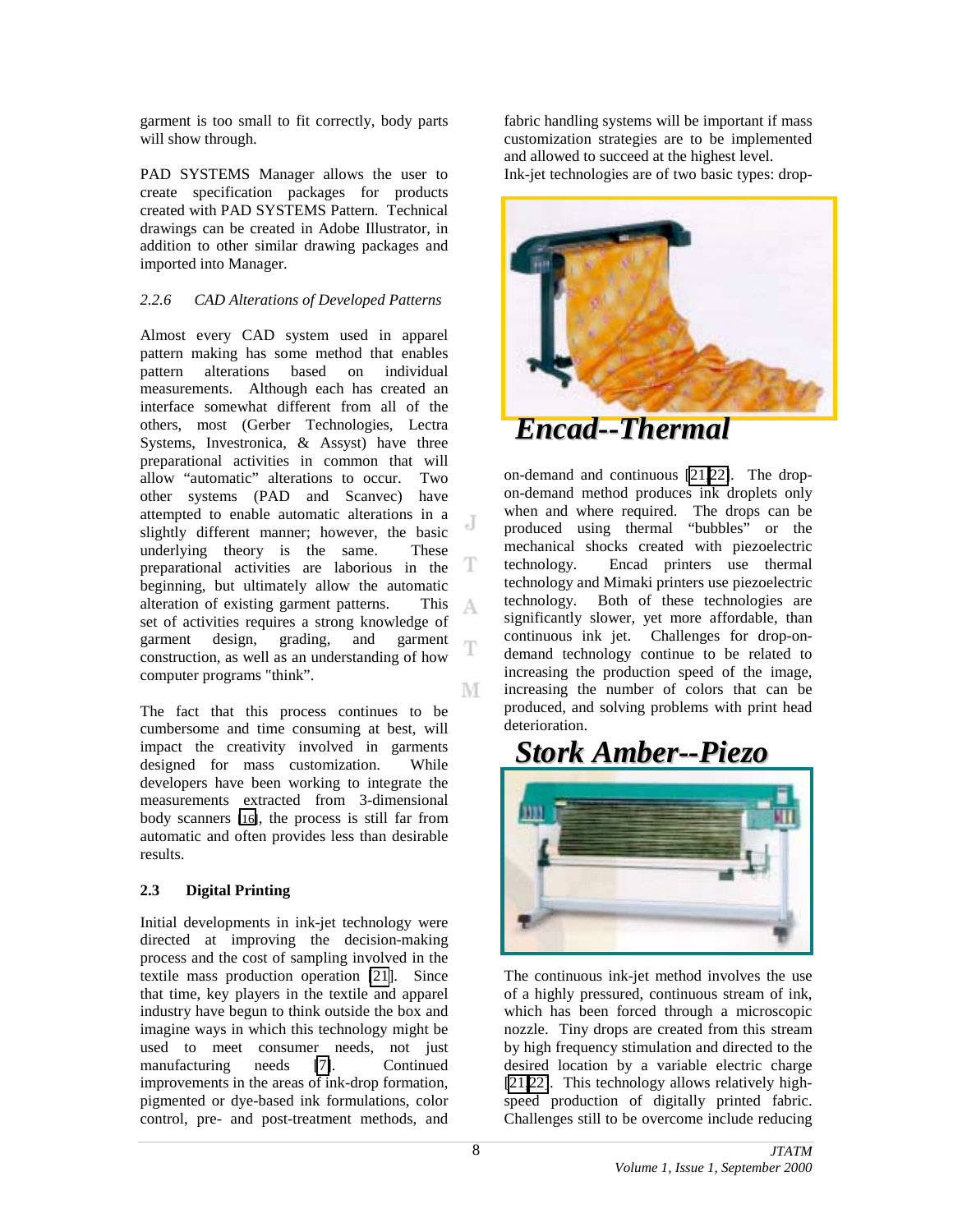the high cost of the technology, management of recirculated inks, and the need for extremely purified and expensive dyes. Stork's Amethyst printer is an example of this technology.

# *Stork Amethyst--Continuous*



At this point in time, most of the companies that supply ink-jet printers are only willing to warrant the quality of the image created using their printers if you use their pre-treated fabrics, their J inks, and their post-treatment (usually steaming) equipment and methods. This requirement Ŧ places extreme limitations on the product development process, as a whole, and also makes it cost prohibitive, in many cases. The future А success of digital printing technology will be based on the cooperative efforts of hardware developers, software developers, pigment and dye-based ink developers, and textile manufacturers and finishers. М

# **3 PILOT STUDY**

During a summer research program held at the university over two summers, seven separate customization studies were done. Each study lasted for a period of 4 days, 4 hours a day, and included five high school aged subjects (17 to 18 years of age). Most of the subjects had expressed an interest in apparel management, which was why they were included in our study. None of the subjects had any apparel design or production background or experience. Two to three subjects had an artistic background and were fairly proficient using graphical design programs on the computer.

The goal for each week was to enable each subject to create and physically produce a garment that would fit their specific body and that was made from their choice of fabric/design, within limitations. The number of garment designs they could choose between, the fabric

selection, and the computer software available for use limited the subjects.

# **3.1 Preparation**

Mass customization is based on the idea of customizing previously designed products. By definition, this places limitations on the design process and the ultimate consumer. Rapid Prototyping, on the other hand, is the ability to conceive a design idea and see a physical creation of that idea in a very short period of time. This physical prototype needs to be created out of the materials that would be used when retailing the product. Ideally, this ability to actually see a physical representation of a product idea in a very short period of time, would reduce the overall development time and allow better decisions to be made more quickly. To more accurately imitate the mass customization paradigm and to make rapid prototyping a realistic possibility with untrained "designers", a small "line" was designed and tested out with sample garments.

# *3.1.1 Apparel Design*

# 3.1.1.1 Product Development

The participants selected to be part of this project were males and females, 17 to 18 years of age. Because of this, our initial product development activities centered on determining apparel styles that would appeal to this market. We used traditional information gathering techniques to determine the kinds of garments that might be the most desirable. The development process was impacted by two limitations. The first was the fact that our subjects had little or no apparel production experience and they were to actually produce the garments. The second limitation was the fact that there were only four days in which to complete the project.

Six total garments were designed using Gerber's Pattern Design System (PDS); three for females (Garments  $\overline{A}$ ,  $\overline{B}$ ,  $\&$  C) and three for males (Garments D, E, & F). Garment A was an above knee-length fitted shift with waistline fitting darts, bust darts, and a square neckline. Garment B was a straight sleeveless shift, above kneelength, with a v-neckline. Garment C was a plain pair of drawstring shorts. Garment D was a basic tank type shirt. Garment E was a pair of drawstring shorts and Garment F was a pair of drawstring pants. Sample garments were made

Т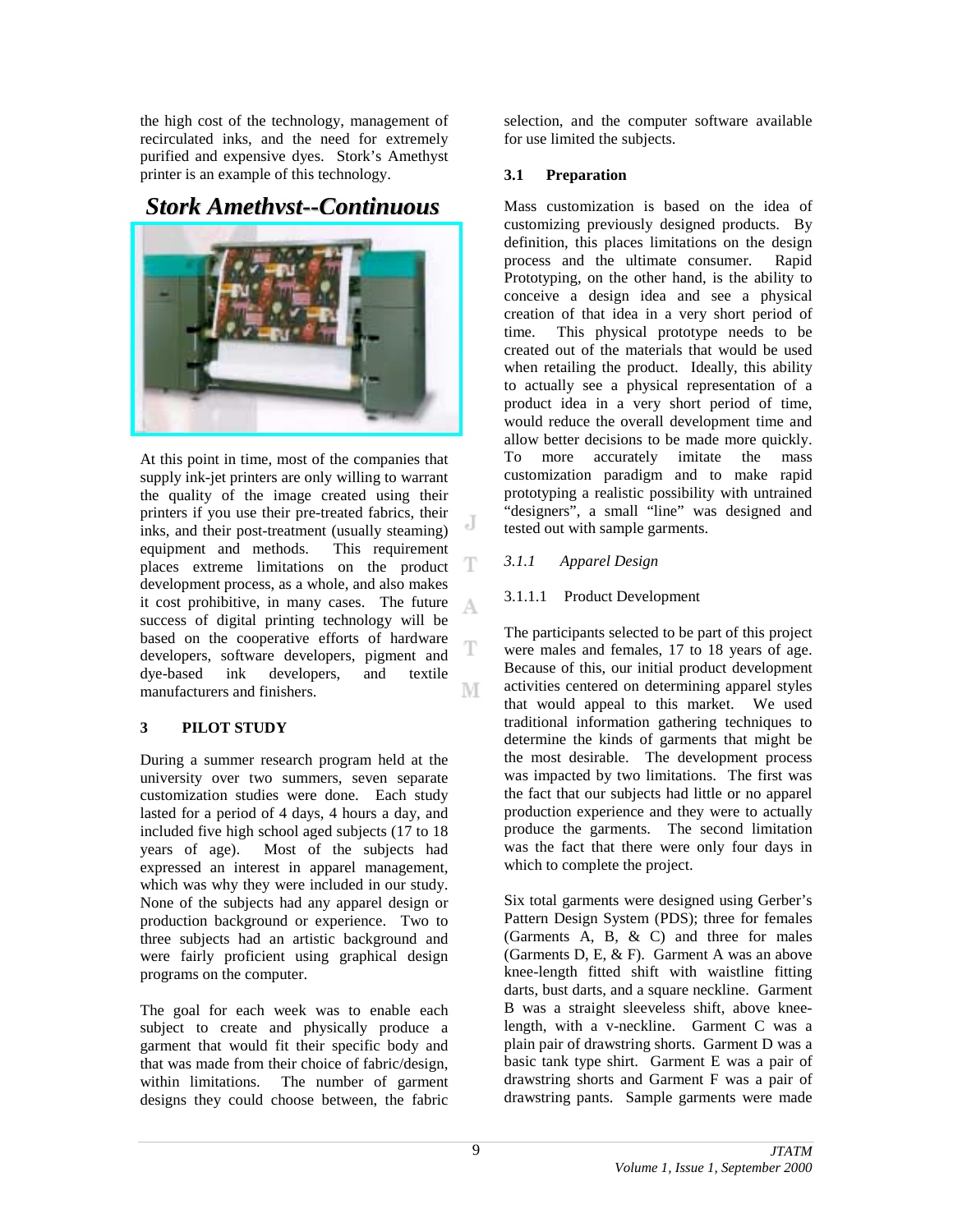and displayed for the subjects to see and try on, if desired.



### 3.1.1.2 Grading

As mentioned previously, most of the apparel CAD programs enable previously created garments to be altered, based on the sizing grades that have been applied to the garments. Grade rule tables were created in Gerber's Accumark system. Based on our expected target customers, we chose to grade Garments A-C in Missy sizes 2-14. Garments E  $&$  F were graded in Men's sizes 28 through 42 and Garment D was graded as Men's S, M, L, XL.

### 3.1.1.3 Alteration Rules

An alteration rule table was created within the Gerber Accumark system for each of the garments in our line. This table was created according to how the structural lines of the garment should move based on the difference between actual body measurements of the subject and the physical measurement upon which the sizing grade was based at key locations. Key measurement locations for the fitted shift included the bust, waist, hip, back

waist length, and waist height. Alteration rules were created much like grade rules in that the grading movement was significant to the orientation of the pattern piece on the computer screen.

### 3.1.1.4 Prototype Test

Once each of the garments in the line were graded and prepared for alteration, the accuracy of the alteration decisions was tested out. To do this, we three dimensionally scanned the body of a test subject, extracted the key measurements needed for each garment, and physically inserted those measurements within the Size Code tables in the Gerber Accumark System. A customized marker was ordered and made for each garment using the Grade Rule, Alteration, and Size Code tables developed. These garments were then fit tested on our test subject.

*3.1.2 Textile Design* 3.1.2.1 Motif library

J

Ŧ

A

Ŧ

М

A textile designer worked to develop a library of motifs that could be used by our subject "consumers" to create their own designs. Motifs were selected that might appeal to a wide variety of people. They were organized by subject and were created in a variety of colorways.



# 3.1.2.2 Textile Design Layout

The designer also created a number of design layouts using the motifs and colorways previously created. Examples of border prints, overall prints, and complementary prints were created so that the subject "consumers" could be led or "helped" when making their textile design decisions for their own garments.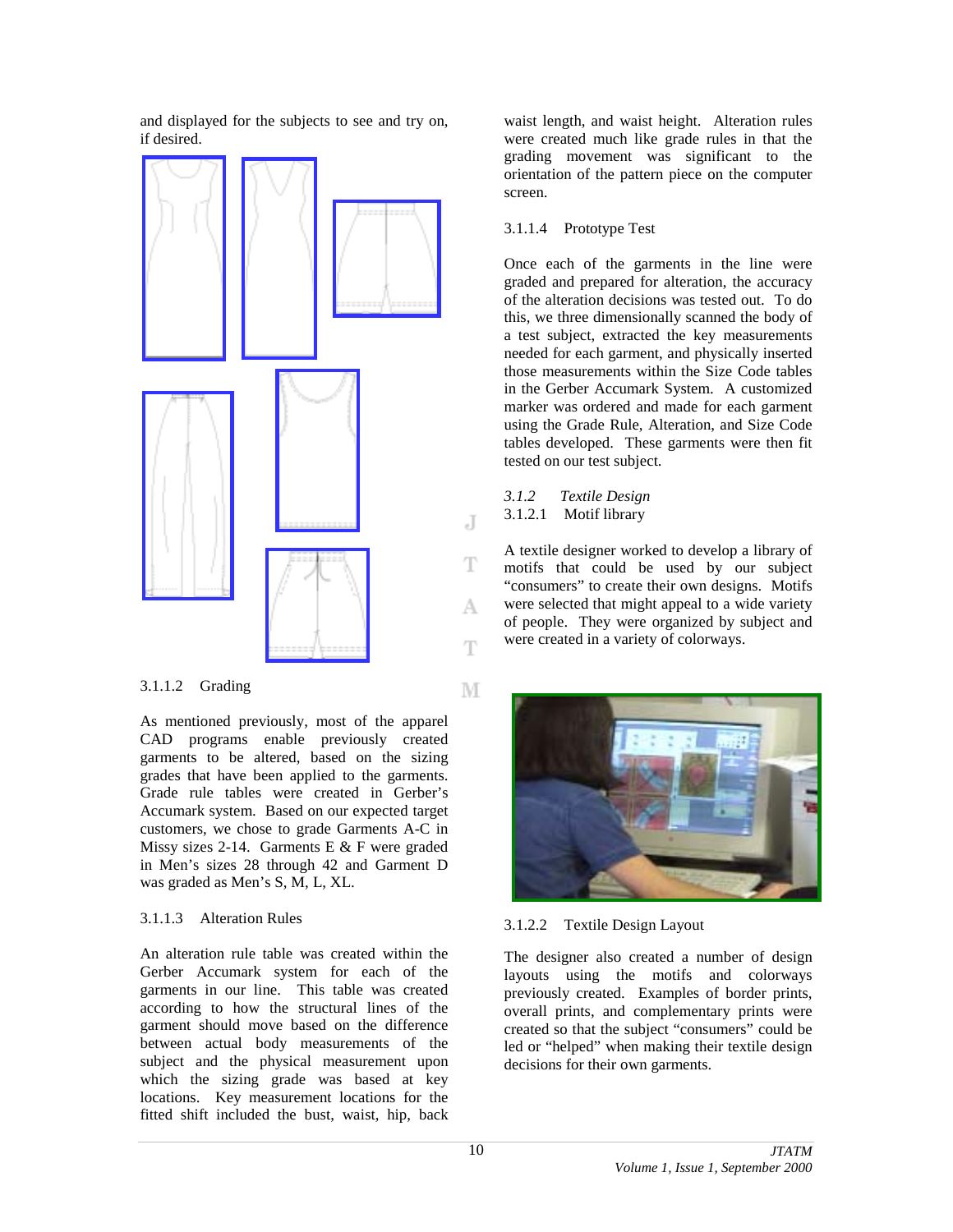### 3.1.2.3 Samples printed

Samples of most of the designs were printed using the Encad TX1500 Digital Printer and reactive inks. The samples were steamed, washed, and dried so that our "consumers" could see the end result of the process. This was also important, because the appearance of the design on the computer screen had a significantly different color appearance than the final digitally printed fabric.



*3.1.3 Fabric Pretreatment*

The feasibility of using digitally printed fabrics T in mass customization efforts will be based, in part, on the availability of affordable, pre-treated fabrics. Because of this we were encouraged to M develop and test our own pretreatment method for the selected fabrics, rather than purchasing the pretreated fabrics from the printer or ink vendors.

### 3.1.3.1 Treatment selection

A treatment formula was developed based on screen-printing experience and trial and error. A mixture of urea, sodium bicarbonate, and sodium alginate was created to pad the fabrics selected for use. This formula was considered appropriate because it was similar to the one suggested by Encad and was being prepared for cotton fabrics and reactive inks. Our goal was to pretreat the fabric so that image quality would be high (little diffusion or bleeding of the inks), the image would be colorfast, and there would be no need for a stabilizing, paper backing for the fabric.

### 3.1.3.2 Fabric Padding

A100% cotton twill and a 100% cotton knit were chosen for use in this project. Approximately 35 yards of the twill and 10 yards of the knit were padded using the Xorella autoclave/steamer the pilot lab at the university. The speed and pressure of the machine were set to allow about 70% wet pickup. The fabric was draped and allowed to dry naturally. We did not run the fabrics through the tenter frame because of the relatively small lengths being padded and the expense related to that effort.

# 3.1.3.3 Printing Preparation

Once the fabrics had been padded and dried, they were cut down to 59" widths so that they would work in the Encad printer. Ten yard lengths of the fabrics were then rolled to prepare for printing.



# **3.2 Subjects**

А

There were five subjects in each of the seven one-week research sessions. The first, third, fifth, and last week each had one male; all of the others were female. All of the subjects were in the senior (final) year of high school and were involved in the summer research program as part of their search for a college and a major area of study.

# **3.3 Procedures**

On the first day of each session the students were: a) introduced to the goals of the project and the idea of mass customization, b) safety trained in the apparel design lab, c) physically measured, d) three dimensionally body scanned using the  $(TC)^2$  BMS system, and e) introduced to the apparel design and textile design decisions that would need to be made the next day. The second day of the project was spent selecting the garment design, making minor adjustments to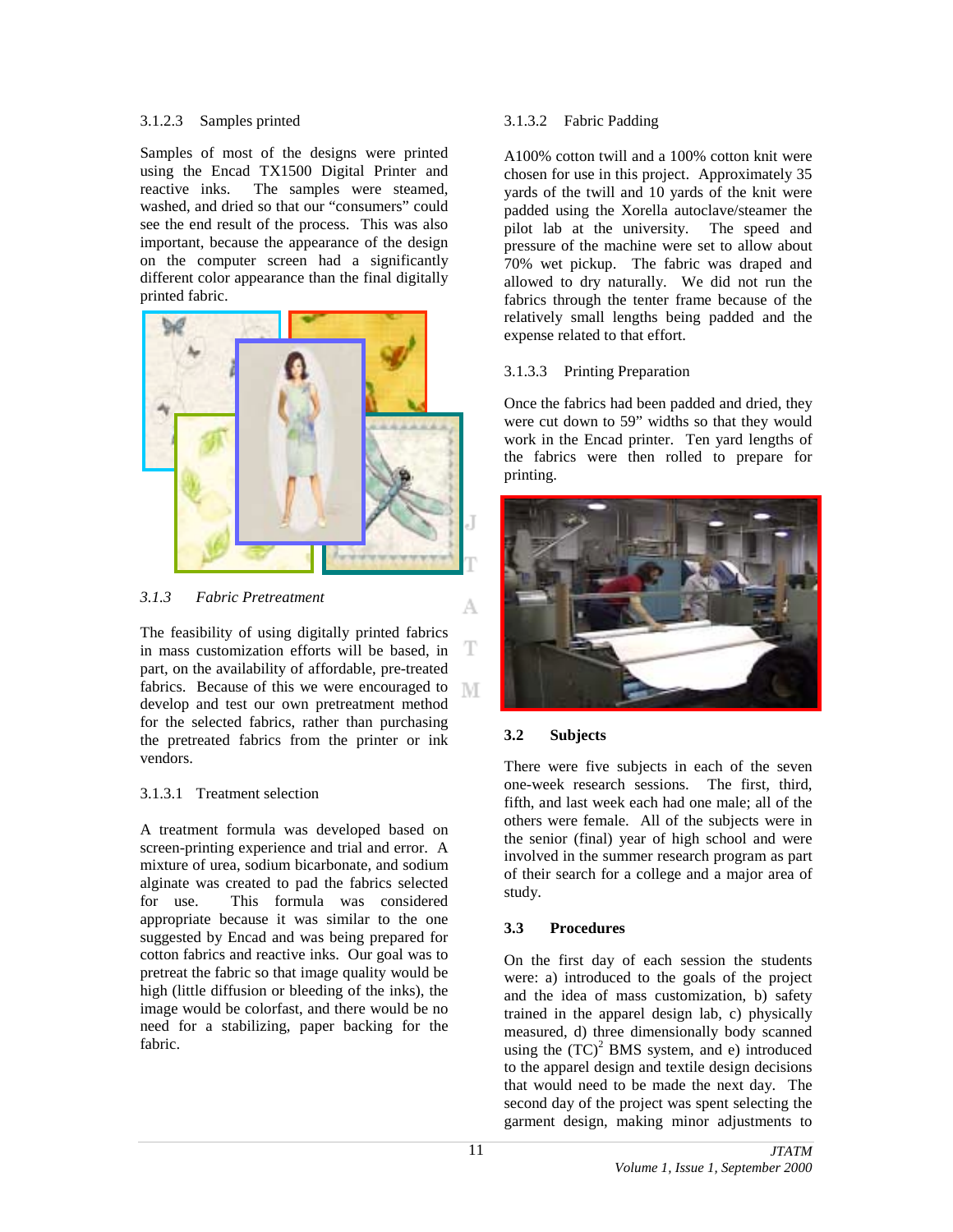get the look the student desired (changing necklines and lengths, adding slits and pockets, etc.), developing the size code tables based on their scanned measurements, and creating the desired textile design. A CAD specialist in apparel design or textile design assisted the students in each of these steps, although they were allowed and encouraged to do their own work, if they felt capable or inclined.



The students spent the third day of the session printing their fabric designs and steaming, washing, drying, and preparing the fabric for cutting.





On the fourth day, each student's customized garment marker was cut from his or her fabric, using the Gerber Cutting Edge Cutter. The rest of the day was spent constructing their garments

and preparing a presentation to be made to the other research groups.

### **3.4 Outcome**

At the end of each session, every student had produced a garment. Regardless of anything else, the fact that the students survived the intensive product development process and learned some rudimentary sewing skills qualified the project as a success. In our view, however, the sessions had varying levels of success.



Session one was plagued with a variety of logistics problems that were difficult to overcome. The digital printer developed ink delivery problems (air in the lines and clogged heads) that required a significant amount of time to correct and yards of fabric re-prints before each student's fabric was successfully printed. The Xorella steamer had to be engineered to handle the larger quantity of digitally printed fabric, which was also time consuming. These two situations caused a reduction in the time initially planned for garment cutting and production. It wasn't until the garments were being sewn together that we discovered an error in the Alteration Rules that were developed before the sessions began. This error had not been apparent during the testing phase because our test model did not have a **significant** fit problem. At that point it was too late to fix the problem. We were able to adapt the design of the garments that had a problem, however, so that each would be wearable.

Session two had a group of students with a wider variety of fit problems. Our initial Missy Grade Rule had to be adjusted to accommodate more of the larger sizes, and was revised to include up to a size 22. We had none of the printing or steaming problems that we had experienced the week before and found ourselves with enough time on our hands to have the students pad out

.T

T

A

Ŧ

М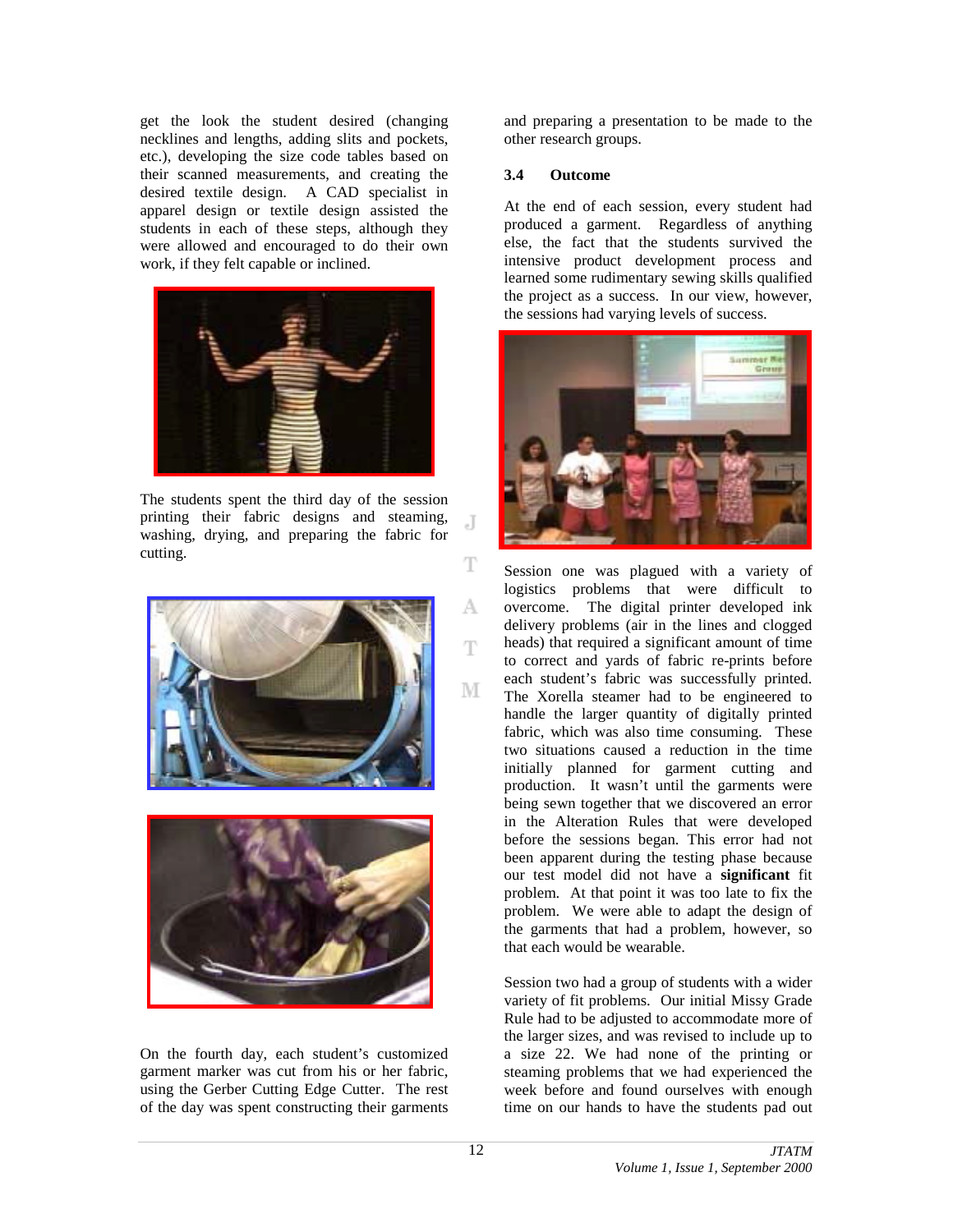some more fabric to be used in the next session. (This was necessary because of the excess fabric used during the printer problems in the first session.) Students successfully completed their garments. Some of the were disappointed, however, in the final length of their garment. This was not a problem that occurred because of errors in the Alteration Rules, but rather because the students were unaware of how the garment fit the fit model who was used for measurement comparisons.

Sessions three and six were the most successful sessions. We had repaired the problems with the Alteration Rules and the digital printer that we'd had the previous sessions. We did have a problem, however, with the quality of the digitally printed image and the colorfastness of that image. We ultimately determined that this problem occurred because we had used fabric padded some time before, which may not have been stable. The outcome was that blacks became brown and rich burgundies became pink. While the garments were still beautiful by most observers' standards, they weren't what the students had in mind when they developed their textile designs.

### **4 CONCLUSIONS**

T We learned two significant things from this pilot project. The first was that there is a possibility for successful use of mass customization strategies that may benefit the textile and apparel industry. The second, and possibly most important thing we learned was that there is a great deal of work yet to be done to enable that to happen. There are some significant issues with current technology that must be addressed before these technologies will actually be attractive to industry.

Each of these technologies, alone, is amazing and powerful and provides benefits to the industry, in some way. For mass customization strategies to be profitable and successful, however, these technologies must all work together, seamlessly. Critical developments must occur in the areas of: a) integration between 3D body scanned measurements and apparel CAD systems; b) software that will allow automatic alteration of patterns according to scanned measurements; c) software that will allow the integration between apparel CAD systems (vector programs) and textile CAD systems (raster programs) so that the textile design can be more creatively applied to the

apparel design; d) inks that might reduce the preand post-treatment requirements of the fabrics; and e) hardware that will allow faster printing, higher quality printing, and better control of the fabric. Ultimately, success will depend on the ability of many people to work towards a common goal, in complementary and cooperative ways.

### **ACKNOWLEDGEMENTS**

The author would like to thank the National Textile Center for their support of this research, as well as graduate students Karla Simmons, Lashawnda McKinnon, and Lisa Parrillo-Chapman.

### **REFERENCES**

l

J

T

A

- [1] Bianchi, A. "Quick-response apparel." *Inc. Magazine,* 15(11), 35.
- [2] Dickerson, K. *Textiles and Apparel in the International Economy,* 186, MacMillan, 1991.
- [3] Glock, R & Kunz, G. *Apparel Manufacturing Sewn Product Analysis, 2nd Edition*, 22-23, Prentice-Hall, 1995*.*
- [4] DAMA. *1996 DAMA Annual Report.* DAMA-G-29-96, May, 1996.
- [5] Tortora, P. "Textile printing and design*." Understanding Textiles*, 426-453, NY: Macmillan Publishing ,1992.
- [6] Wimple, C. & Vosti, E. "Current Information Technology Needs of Small to Medium Sized Apparel Manufacturers and Contractors." *DAMA Enterprise Modeling and Simulation*, UCRL-ID-129187, DAMA-G-2-98, November, 1997. Available online at http://tc2.sandia.gov/needs.html.
- [7] Little, T. "It's a CAD, CAD World." *WSA*, 13-15, Winter 1997.
- [8] Anderson, L.J., Brannon, E.L, Ulrich, A.B., Jenkins, A.B., Early, J., Grasso, M., & Gray, S. "Understanding Fitting Preferences of Female consumers: Development of an Expert system to Enhance Accurate Sizing Selection." Available online at http//: www.humsci.auburn.edu/ca/html/andentc1. html, July 20, 1999.